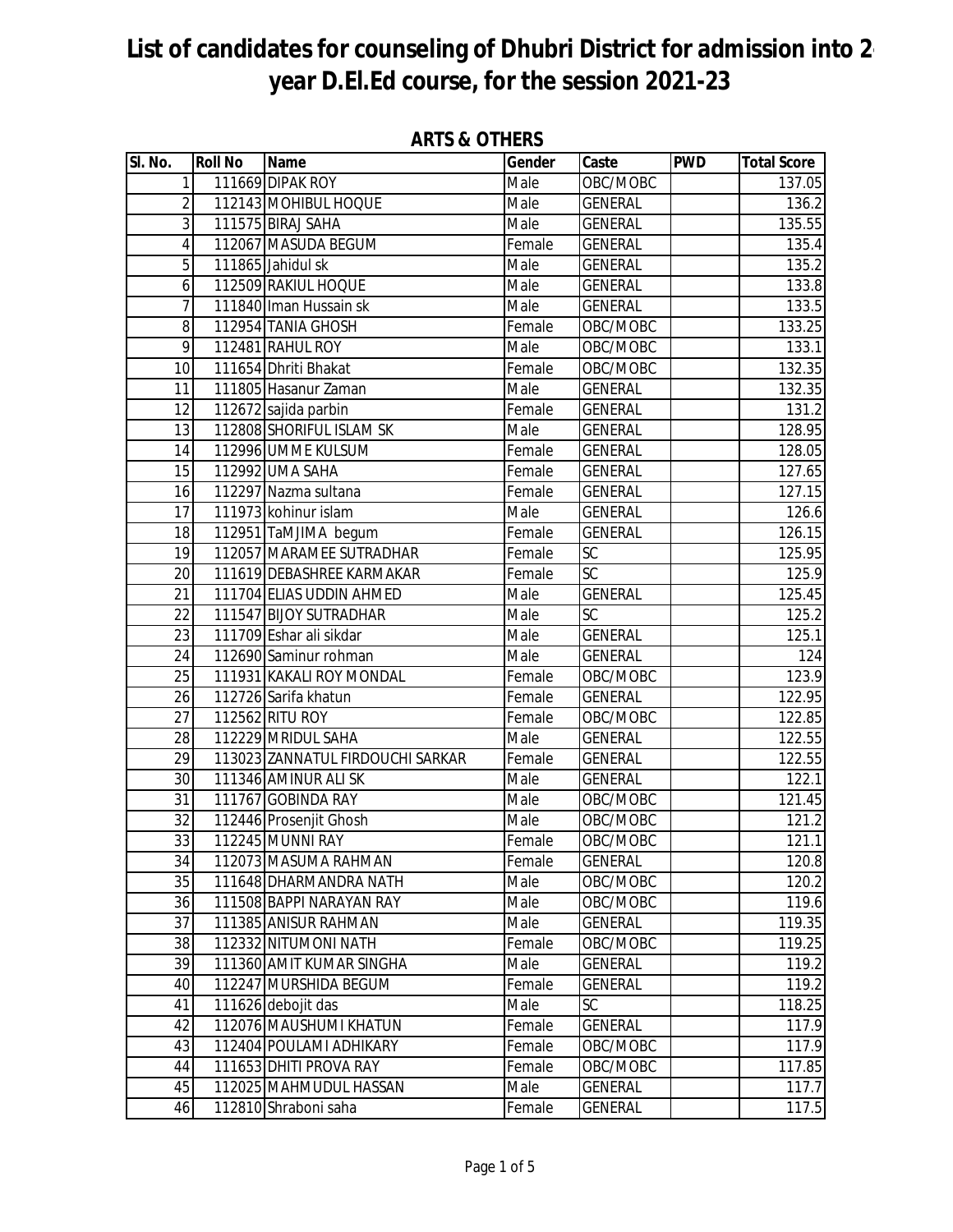| SI. No. | <b>Roll No</b>  | <b>Name</b>               | Gender | Caste          | <b>PWD</b> | <b>Total Score</b> |
|---------|-----------------|---------------------------|--------|----------------|------------|--------------------|
| 47      |                 | 111539 BHUMIKA ROY        | Female | OBC/MOBC       |            | 117.1              |
| 48      |                 | 112193 Moshir Uddin Ahmed | Male   | <b>GENERAL</b> |            | 117.05             |
| 49      |                 | 112683 Samim Ara Sewly    | Female | <b>GENERAL</b> |            | 117                |
| 50      |                 | 111728 FATEMA KHATUN      | Female | <b>GENERAL</b> |            | 116.85             |
| 51      |                 | 111289 AFSADUL RAHMAN     | Male   | <b>GENERAL</b> |            | 116.75             |
| 52      |                 | 111586 biswajit debnath   | Male   | OBC/MOBC       |            | 116.6              |
| 53      |                 | 111822 HEMOPROVA BHAKAT   | Female | OBC/MOBC       |            | 116.25             |
| 54      |                 | 111614 DEB KUMAR ROY      | Male   | OBC/MOBC       |            | 115.85             |
| 55      |                 | 111800 HARUN AL RASHID SK | Male   | <b>GENERAL</b> |            | 115.85             |
| 56      |                 | 111372 ANARUL HOQUE       | Male   | <b>GENERAL</b> |            | 115.6              |
| 57      |                 | 111581 bishal saha        | Male   | <b>GENERAL</b> |            | 115.25             |
| 58      |                 | 111710 ETI SAHA           | Female | <b>GENERAL</b> |            | 115.25             |
| 59      |                 | 111935 kamal mostofa      | Male   | <b>GENERAL</b> |            | 115.25             |
| 60      |                 | 112392 PAYEL PANDIT       | Female | OBC/MOBC       |            | 115.2              |
| 61      |                 | 112852 Somnath Das        | Male   | <b>SC</b>      |            | 114.9              |
| 62      |                 | 112569 Riya Shome         | Female | <b>GENERAL</b> |            | 114.85             |
| 63      |                 | 111284 AFRUZA BEGUM       | Female | <b>GENERAL</b> |            | 114.7              |
| 64      |                 | 112456 PUJA PAUL          | Female | OBC/MOBC       |            | 114.5              |
| 65      |                 | 111638 DHANANJOY RAY      | Male   | OBC/MOBC       |            | 114.45             |
| 66      |                 | 111988 LADLEE KHATUN      | Female | <b>GENERAL</b> |            | 114.45             |
| 67      |                 | 111719 Farizul hoque      | Male   | <b>GENERAL</b> |            | 114.3              |
| 68      | 112829 sk firoz |                           | Male   | <b>GENERAL</b> |            | 114.2              |
| 69      |                 | 111414 APARNA RAY         | Female | OBC/MOBC       |            | 114.1              |
| 70      |                 | 112880 SUBHAM SAHA        | Male   | <b>GENERAL</b> |            | 114.05             |
| 71      |                 | 112708 SANGHAMITRA SAHA   | Female | <b>GENERAL</b> |            | 114                |
| 72      |                 | 112924 SURAT ZAMAL SK     | Male   | <b>GENERAL</b> |            | 113.9              |
| 73      |                 | 112296 Nazimul Islam      | Male   | <b>GENERAL</b> |            | 113.75             |
| 74      |                 | 111967 KHUSHBU ZAMAN      | Female | <b>GENERAL</b> |            | 113.6              |
| 75      |                 | 111407 antim adhikary     | Male   | OBC/MOBC       |            | 113.55             |
| 76      |                 | 112550 RIMI PRODHANI      | Female | OBC/MOBC       |            | 113.5              |
| 77      |                 | 112976 TAZMIN AZIZ RAHMAN | Female | <b>GENERAL</b> |            | 113.5              |
| 78      |                 | 112467 PUROJIT NATH       | Male   | OBC/MOBC       |            | 113.4              |
| 79      |                 | 112399 Ponita Roy         | Female | OBC/MOBC       |            | 113.2              |
| 80      |                 | 111877 JASMINE MANDAL     | Female | <b>GENERAL</b> |            | 113.1              |
| 81      |                 | 112079 MAYURI BHAKAT      | Female | OBC/MOBC       |            | 112.65             |
| 82      |                 | 112994 UMMAY SALMA        | Female | <b>GENERAL</b> |            | 112.65             |
| 83      |                 | 112462 PURNIMA MAHANTA    | Female | OBC/MOBC       |            | 112.15             |
| 84      |                 | 112957 TANNY SAHA         | Female | <b>GENERAL</b> |            | 112.05             |
| 85      |                 | 111752 Fozor Ali          | Male   | <b>GENERAL</b> |            | 111.9              |
| 86      |                 | 111541 BIBHASH ADHIKARY   | Male   | OBC/MOBC       |            | 111.75             |
| 87      |                 | 111729 FATEMA KHATUN      | Female | <b>GENERAL</b> |            | 111.65             |
| 88      |                 | 112253 mustaque ahmed     | Male   | <b>GENERAL</b> |            | 111.65             |
| 89      |                 | 112486 RAJ NATH TALUKDAR  | Male   | <b>GENERAL</b> |            | 111.5              |
| 90      |                 | 111936 KAMOLIKA ROY       | Female | OBC/MOBC       |            | 111.35             |
| 91      |                 | 112316 Nikumani RAy       | Female | OBC/MOBC       |            | 111.1              |
| 92      |                 | 111322 AL ASHIQUE         | Male   | <b>GENERAL</b> |            | 111                |
| 93      |                 | 111546 BIJOY SHAH         | Male   | <b>GENERAL</b> |            | 110.7              |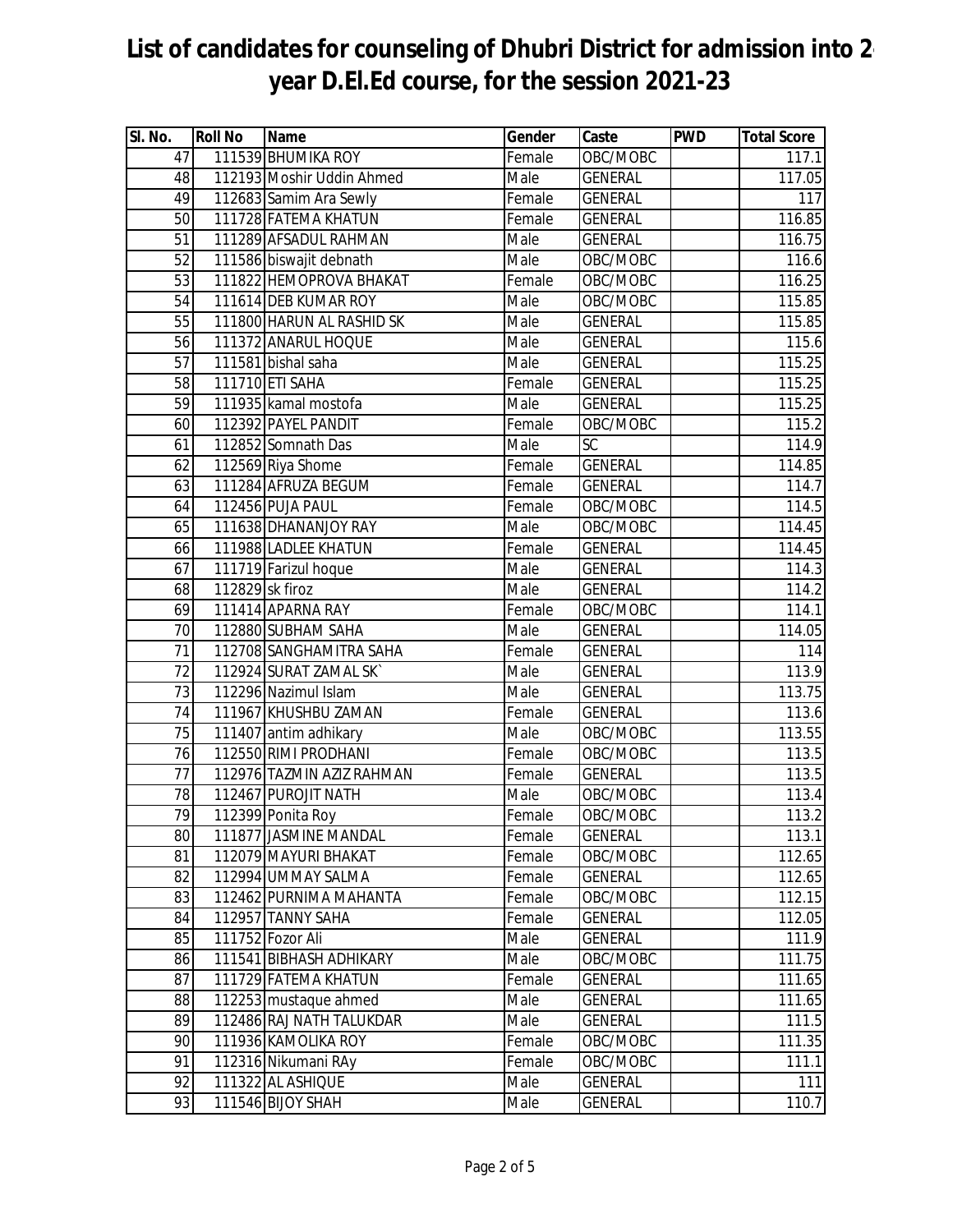| SI. No.         | <b>Roll No</b> | <b>Name</b>               | Gender | Caste          | <b>PWD</b> | <b>Total Score</b> |
|-----------------|----------------|---------------------------|--------|----------------|------------|--------------------|
| 94              |                | 111501 banani saha        | Female | <b>GENERAL</b> |            | 110.6              |
| 95              |                | 111540 BHUPALI ROY        | Female | OBC/MOBC       |            | 110.45             |
| 96              |                | 112053 Manoj ch Roy       | Male   | OBC/MOBC       |            | 110.2              |
| $\overline{97}$ |                | 111398 ANKITA DAS         | Female | OBC/MOBC       |            | 110.15             |
| 98              |                | 111610 CHITTARANJAN DAS   | Male   | OBC/MOBC       |            | 109.75             |
| 99              |                | 111362 AMIT MALO          | Male   | <b>SC</b>      |            | 109.75             |
| 100             |                | 112043 MANABENDRA RAY     | Male   | OBC/MOBC       |            | 109.7              |
| 101             |                | 111773 GOPA PAUL          | Female | OBC/MOBC       |            | 109.25             |
| 102             |                | 112940 SWAGAPTA PAUL      | Female | OBC/MOBC       |            | 109                |
| 103             |                | 111339 AMALKRISHNA RAY    | Male   | OBC/MOBC       |            | 108.6              |
| 104             |                | 112452 PUJA CHOWDHURY     | Female | <b>SC</b>      |            | 108.35             |
| 105             |                | 112011 madhab roy         | Male   | OBC/MOBC       |            | 107.85             |
| 106             |                | 112440 PROMA BHAKAT       | Female | OBC/MOBC       |            | 107.65             |
| 107             |                | 111760 GEETANJALI NATH    | Female | OBC/MOBC       |            | 106.95             |
| 108             |                | 112166 MONALISA RAY       | Female | OBC/MOBC       |            | 106.85             |
| 109             |                | 112334 NOMITA SUTRADHAR   | Female | <b>SC</b>      |            | 106.85             |
| 110             |                | 111627 DEBOJIT DAS        | Male   | OBC/MOBC       |            | 106.75             |
| 111             |                | 111902 JISHU ROY          | Male   | OBC/MOBC       |            | 106.5              |
| 112             |                | 112475 radhika seal       | Female | OBC/MOBC       |            | 106.5              |
| 113             |                | 112564 RITUPARNA DEVI     | Female | OBC/MOBC       |            | 106.45             |
| 114             |                | 112461 Purna Biswas       | Male   | <b>SC</b>      |            | 106.05             |
| 115             |                | 112670 SAJIB DAS          | Male   | OBC/MOBC       |            | 105.8              |
| 116             |                | 112886 SUDIPA MANDAL      | Female | SC             |            | 105.8              |
| 117             |                | 111826 himani roy         | Female | OBC/MOBC       |            | 105.7              |
| 118             |                | 112290 NAYAN MONI NATH    | Female | OBC/MOBC       |            | 105.55             |
| 119             |                | 112560 RITU DAS           | Female | SC             |            | 105.55             |
| 120             |                | 111662 DIKHITA GHOSH      | Female | OBC/MOBC       |            | 105.5              |
| 121             |                | 111921 JYOTI PROSHAD RAY  | Male   | OBC/MOBC       |            | 105.1              |
| 122             |                | 111369 ananta barman      | Male   | <b>SC</b>      |            | 105.1              |
| 123             |                | 111435 ARJUN ROY          | Male   | OBC/MOBC       |            | 104.45             |
| 124             |                | 111949 KASTURI ROY        | Female | OBC/MOBC       |            | 104.45             |
| 125             |                | 112306 NEHA GHOSH         | Female | OBC/MOBC       |            | 104.35             |
| 126             |                | 111979 KRISHNA DEVI       | Female | OBC/MOBC       |            | 104.25             |
| 127             |                | 112826 SINITA GHOSH       | Female | OBC/MOBC       |            | 104.2              |
| 128             |                | 112017 MAHESH ROY         | Male   | OBC/MOBC       |            | 103.7              |
| 129             |                | 112001 LITUMANI RAY       | Female | OBC/MOBC       |            | 103.35             |
| 130             |                | 112568 RIYA MRIDHA        | Female | <b>SC</b>      |            | 103.35             |
| 131             |                | 111367 ANAMIKA KARMAKAR   | Female | OBC/MOBC       |            | 103.1              |
| 132             |                | 111974 KONIKA DAS         | Female | SC             |            | 103.1              |
| 133             |                | 112204 MOUMITA DAS        | Female | SC             |            | 102.95             |
| 134             |                | 112697 Sampa KARMAKAR     | Female | OBC/MOBC       |            | 102.55             |
| 135             |                | 112857 SONALI SHILL       | Female | OBC/MOBC       |            | 101.65             |
| 136             |                | 111686 DIPTI SARKAR       | Female | OBC/MOBC       |            | 101.55             |
| 137             |                | 112527 rasmita ray        | Female | OBC/MOBC       |            | 101.35             |
| 138             |                | 111879 JAYANTA ROY        | Male   | OBC/MOBC       |            | 101.2              |
| 139             |                | 112971 TAPOSH SARKAR      | Male   | OBC/MOBC       |            | 101.1              |
| 140             |                | 112444 PROSENJIT ADHIKARY | Male   | OBC/MOBC       |            | 100.85             |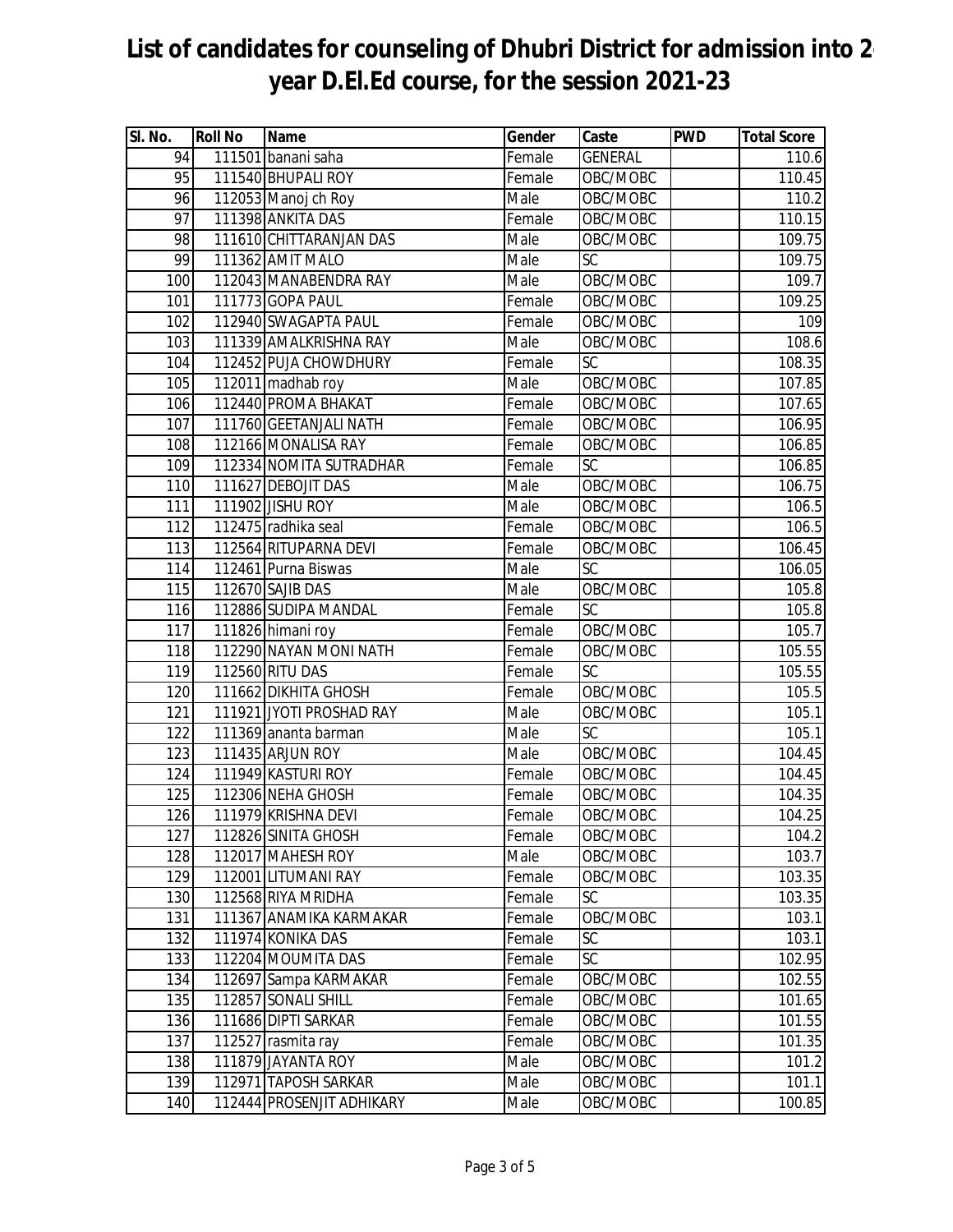| SI. No. | <b>Roll No</b> | <b>Name</b>              | <b>Gender</b> | Caste          | <b>PWD</b> | <b>Total Score</b> |
|---------|----------------|--------------------------|---------------|----------------|------------|--------------------|
| 141     |                | 111574 BIPUL CH ROY      | Male          | OBC/MOBC       |            | 100.8              |
| 142     |                | 112039 MAMPI DEVNATH     | Female        | OBC/MOBC       |            | 100.7              |
| 143     |                | 112561 ritu ray mondal   | Female        | OBC/MOBC       |            | 100.65             |
| 144     |                | 111459 Ashok Paul        | Male          | OBC/MOBC       |            | 100.45             |
| 145     |                | 111340 AMBIKA ROY        | Female        | OBC/MOBC       |            | 100.3              |
| 146     |                | 111531 BHAGIRATHI RAY    | Female        | OBC/MOBC       |            | 100.25             |
| 147     |                | 111499 Baluram doley     | Male          | ST(P)          |            | 90.05              |
| 148     |                | 111584 BISING RABHA      | Male          | ST(P)          |            | 81.7               |
| 149     |                | 112907 SUMA BRAHMA       | Female        | ST(P)          |            | 79.65              |
| 150     |                | 112792 SHIBA BARMAN      | Male          | SC             | Yes        | 79                 |
| 151     |                | 111657 DHRUBAJYOTI RABHA | Male          | ST(P)          |            | 78.6               |
| 152     |                | 113001 Utpal doley       | Male          | ST(P)          |            | 76.45              |
| 153     |                | 112528 RASSEL MAHMUD     | Male          | <b>GENERAL</b> | Yes        | 75.9               |
| 154     |                | 111366 ANAMIKA BRAHMA    | Female        | ST(P)          |            | 74.45              |
| 155     |                | 111908 Jogindra rabha    | Male          | ST(P)          |            | 63.55              |
| 156     |                | 111683 DIPTI PEGU        | Female        | ST(P)          |            | 62.55              |
| 157     |                | 112007 LUNA RABHA        | Female        | ST(P)          |            | 51.2               |

## **SCIENCE**

| 1              | 111603 Chandradhar Barman     | Male   | <b>SC</b>      | 149.7  |
|----------------|-------------------------------|--------|----------------|--------|
| $\overline{2}$ | 111237 ABDUL KADER SHEIKH     | Male   | <b>GENERAL</b> | 143.75 |
| $\overline{3}$ | 111578 bishal gupta           | Male   | <b>GENERAL</b> | 142.45 |
| 4              | 112232 MRINAL KANTI SAHA      | Male   | <b>GENERAL</b> | 140    |
| 5              | 112956 TANJINA PARBIN         | Female | <b>GENERAL</b> | 137.6  |
| 6              | 111363 Amiya Kr Barman        | Male   | OBC/MOBC       | 137.5  |
| 7              | 111450 ashadur rahman         | Male   | <b>GENERAL</b> | 136.95 |
| 8              | 111457 ASHIS KUMAR ROY        | Male   | OBC/MOBC       | 134.7  |
| 9              | 112298 NAZMA ZAMAN            | Female | <b>GENERAL</b> | 133.95 |
| 10             | 111364 Amrita Roy             | Female | OBC/MOBC       | 131.3  |
| 11             | 111730 FATEZUR ISLAM          | Male   | <b>GENERAL</b> | 130.9  |
| 12             | 111641 DHANDEEP KALITA        | Male   | <b>GENERAL</b> | 130.4  |
| 13             | 112832 Sk mehmudul hassan     | Male   | <b>GENERAL</b> | 128.25 |
| 14             | 112135 Mofassel Hoque sk      | Male   | <b>GENERAL</b> | 127.95 |
| 15             | 111617 debanan chandra barman | Male   | OBC/MOBC       | 126.9  |
| 16             | 111844 Inamul hoque           | Male   | <b>GENERAL</b> | 126.2  |
| 17             | 112737 Sayantan Choudhury     | Male   | <b>GENERAL</b> | 126.1  |
| 18             | 111747 Forizul islam          | Male   | <b>GENERAL</b> | 125.4  |
| 19             | 112254 MUTALEB SK             | Male   | <b>GENERAL</b> | 124.45 |
| 20             | 111985 KUMAR UTSHAV RAY       | Male   | OBC/MOBC       | 123.95 |
| 21             | 111557 BIKRAM Singh Biswas    | Male   | <b>SC</b>      | 123.75 |
| 22             | 111456 ASHIQUR RAHMAN         | Male   | <b>GENERAL</b> | 122.45 |
| 23             | 111258 ABHIJIT SUTRADHAR      | Male   | SC             | 121.65 |
| 24             | 111292 AFSANA SIDDIKA         | Female | <b>GENERAL</b> | 121.65 |
| 25             | 112183 MONOWAR HUSSAIN        | Male   | <b>GENERAL</b> | 121.65 |
| 26             | 112089 MD MIZANUR ISLAM       | Male   | <b>GENERAL</b> | 121.2  |
| 27             | 112113 MERAJUL HOQUE          | Male   | <b>GENERAL</b> | 120.7  |
| 28             | 112335 NOOR NABIUL KARIM      | Male   | <b>GENERAL</b> | 120.1  |